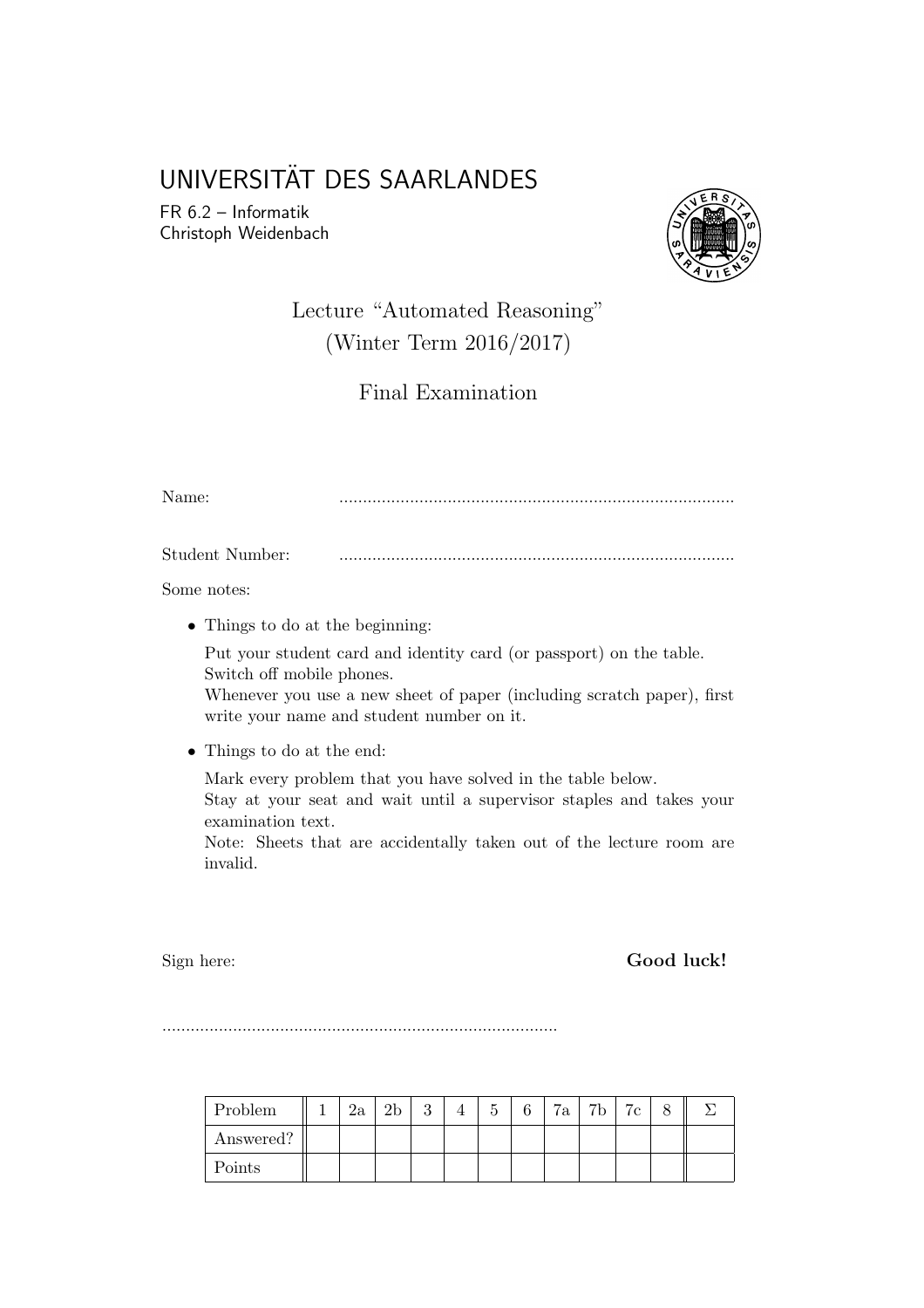Problem 1 *(Superposition Refutation)* (4 points) Refute the following set of clauses by superposition, including all redundancy rules. You can freely choose an ordering and selection function. As usual one sort for everything and  $x, y, z$  are all variables.

$$
1 \quad \neg R(x,y) \lor \neg R(y,z) \lor R(x,z) \qquad 2 \quad \neg R(x,x) \qquad 3 \quad R(x,g(x))
$$
  

$$
4 \quad \neg R(x,y) \lor R(y,x)
$$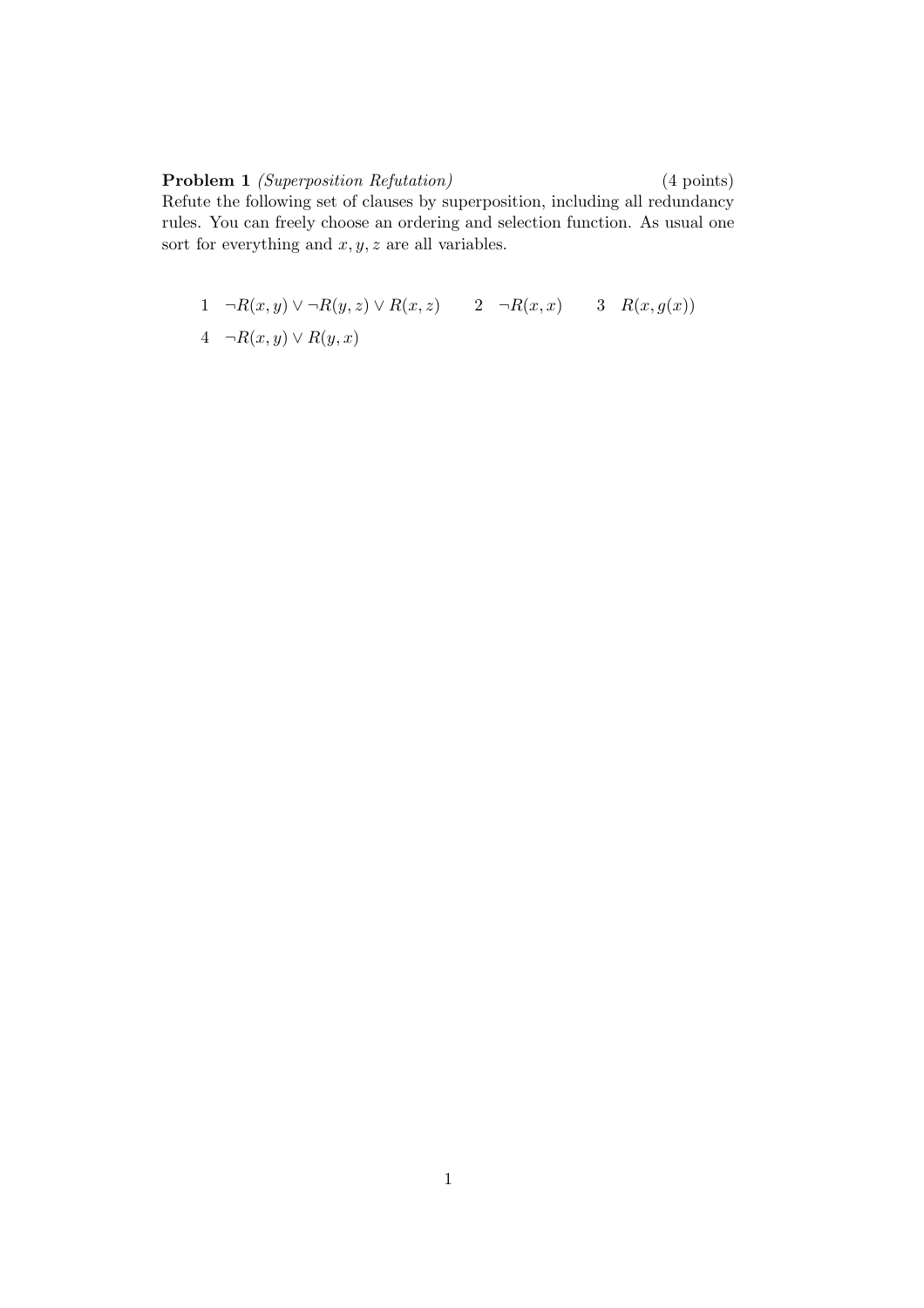**Problem 2** (Superposition Model Building)  $(4 + 2 = 6 \text{ points})$ Consider the below clause set  $N$  over predicate  $R$ , function  $g$  and constant  $a$ with respect to an LPO with precedence  $g \succ R \succ a$ . As usual one sort for everything and  $x, y$  are variables.

$$
1 \quad \neg R(x,y) \lor R(y,x) \qquad 2 \quad \neg R(x,x) \qquad 3 \quad R(x,g(x))
$$
  

$$
4 \quad \neg R(g(a),a)
$$

- 1. Compute  $N_{\mathcal{I}}^{\prec R(g(a),g(a))}$  and determine the minimal false clause.
- 2. Do the respective superposition inference with the minimal false clause, add it to N giving N' and recompute  $(N')_{\mathcal{I}}^{\prec R(g(a),g(a))}$ .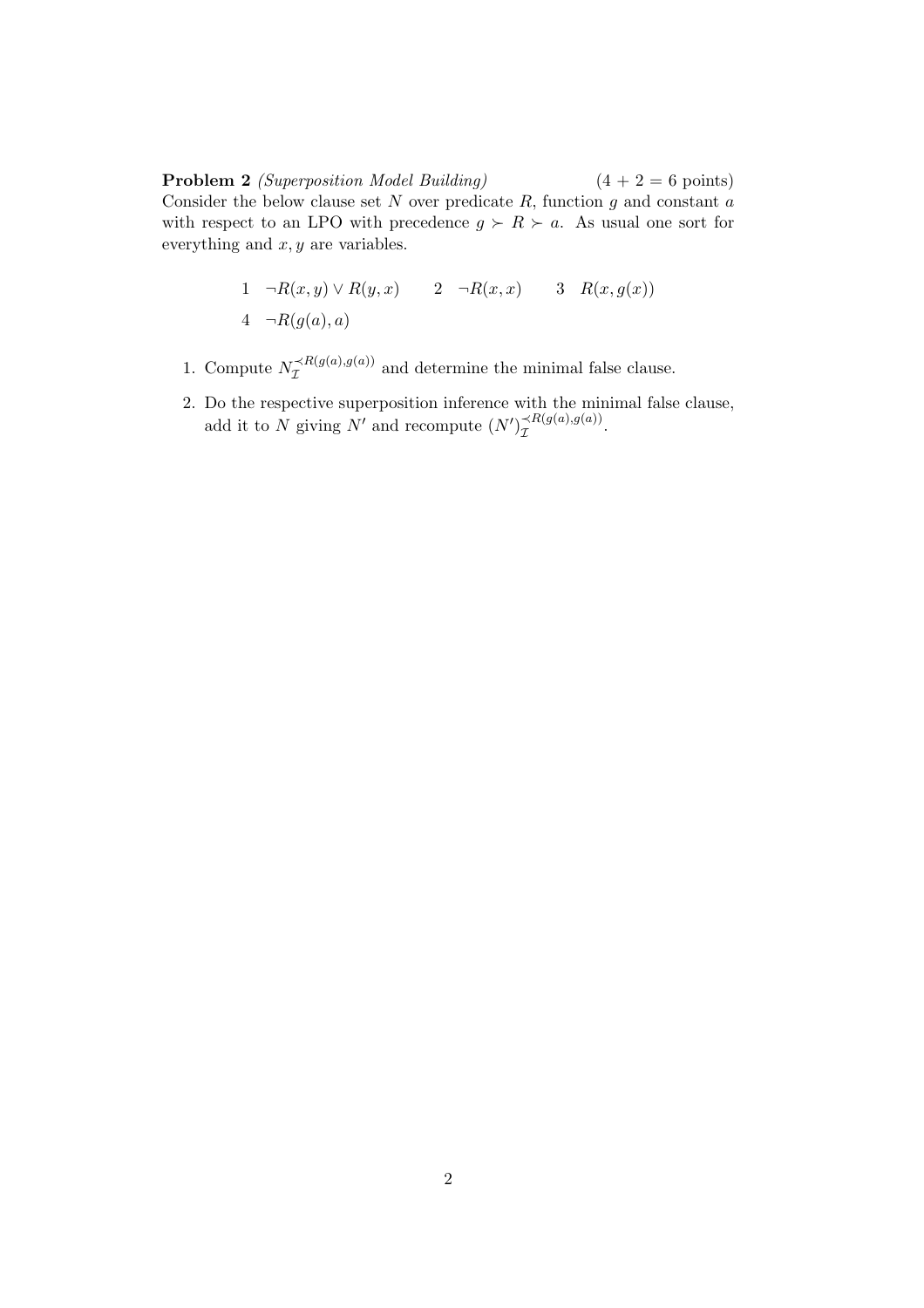### Problem 3 (CDCL) (5 points)

Check satisfiability of the below propositional clauses using  $\Rightarrow$ CDCL.

1  $\neg P4 \lor P3$  2  $\neg P3 \lor P4$  3  $P1 \lor P2 \lor P4$ 4 ¬ $P3 \vee \neg P4$  5 ¬ $P1 \vee \neg P4 \vee P2$  6 ¬ $P2 \vee \neg P4 \vee P1$ 7  $\neg P1 \lor \neg P2 \lor P4$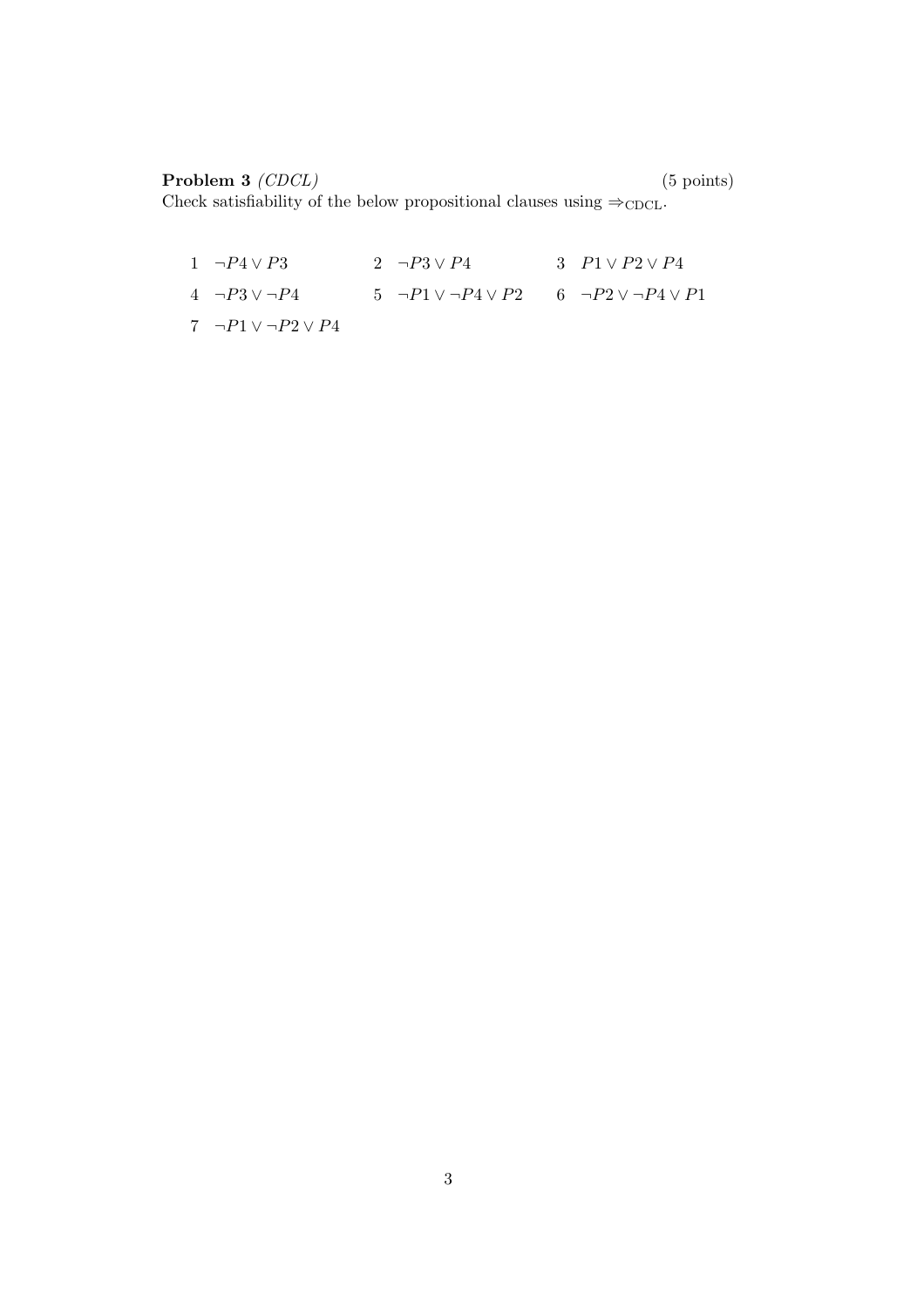**Problem 4**  $(CNF)$  (6 points) Transform the following formula into CNF using ⇒<sub>ACNF</sub>. As usual one sort for everything.

$$
\forall x. \exists y. \forall z. \exists u. (R(x, y) \rightarrow (R(g(u), g(z)) \leftrightarrow R(u, z)))
$$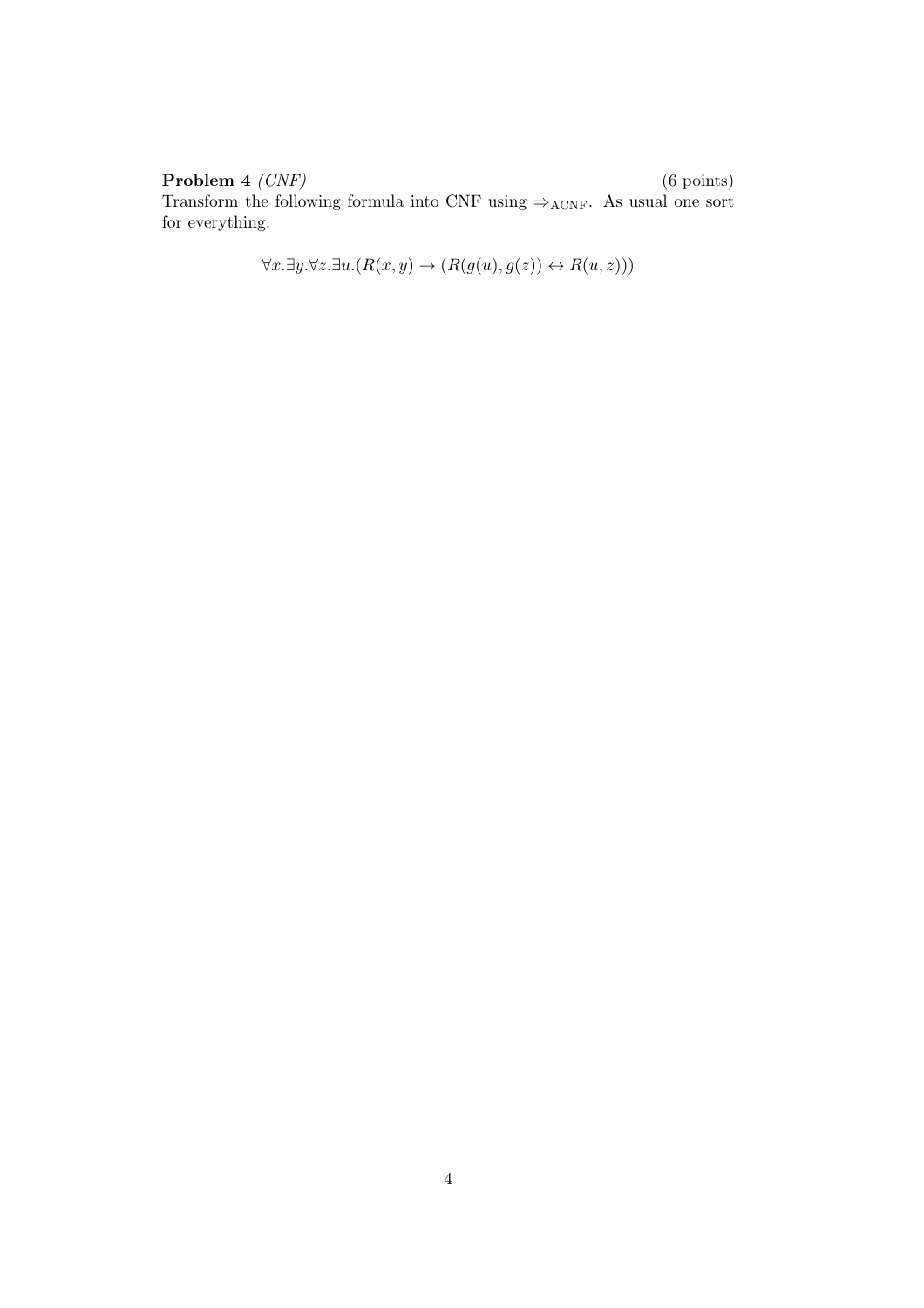### Problem 5 (Tableau) (4 points)

Prove validity of the following formula using standard Tableau (don't use freevariable Tableau). As usual one sort for everything.

$$
[(\exists x.\forall y R(x,y)) \land (\forall x, y. (R(x,y) \to R(y,x)))] \to \exists x. \forall y. R(y,x)
$$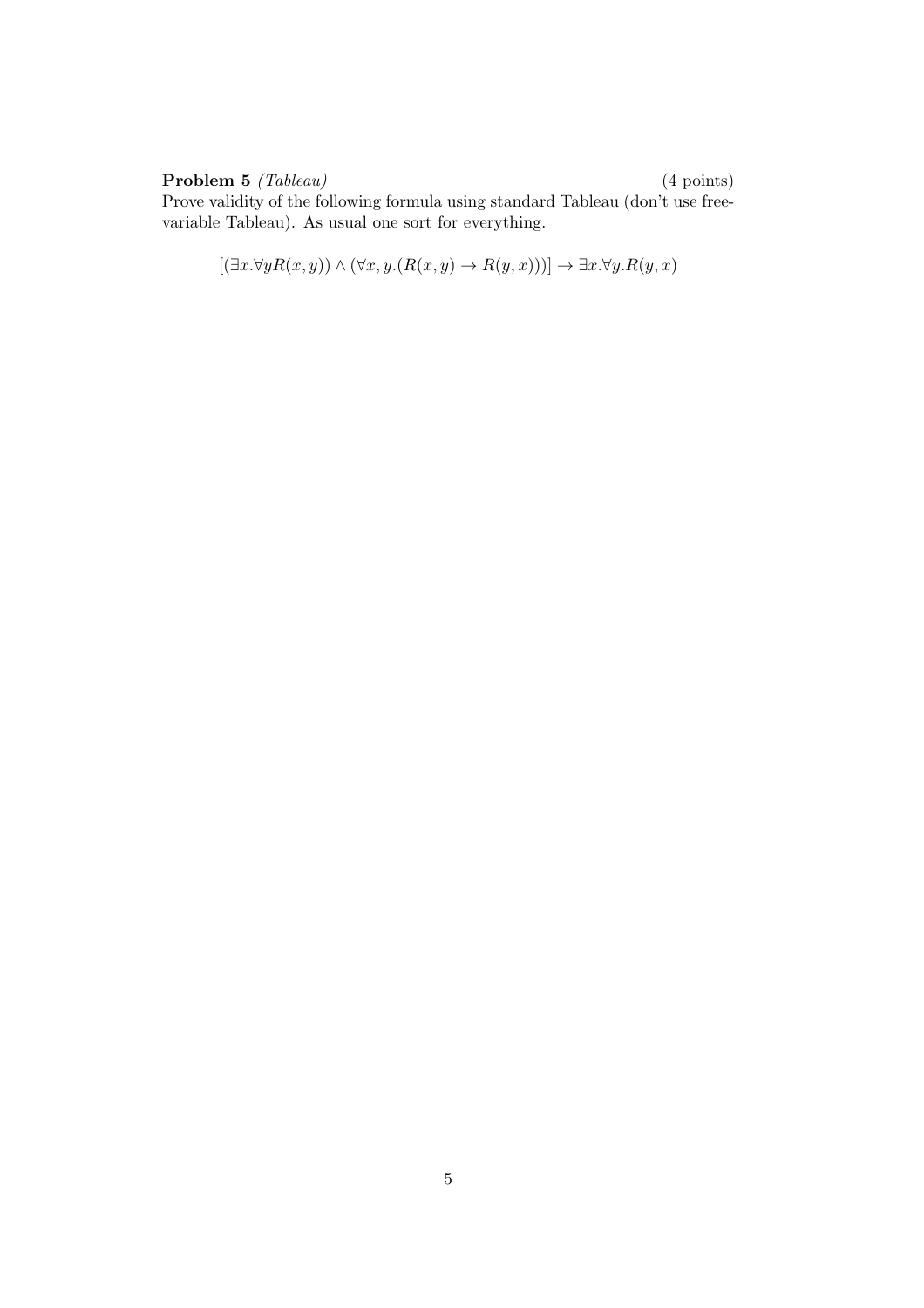### Problem 6 *(Knuth Bendix Completion)* (4 points)

Apply  $\Rightarrow_{KBC}$  to the following set of equations. Choose an appropriate ordering. As usual one sort for everything.

$$
E = \{ f(g(x), x) \approx h(x), f(g(x), h(y)) \approx f(x, y), h(a) \approx a \}
$$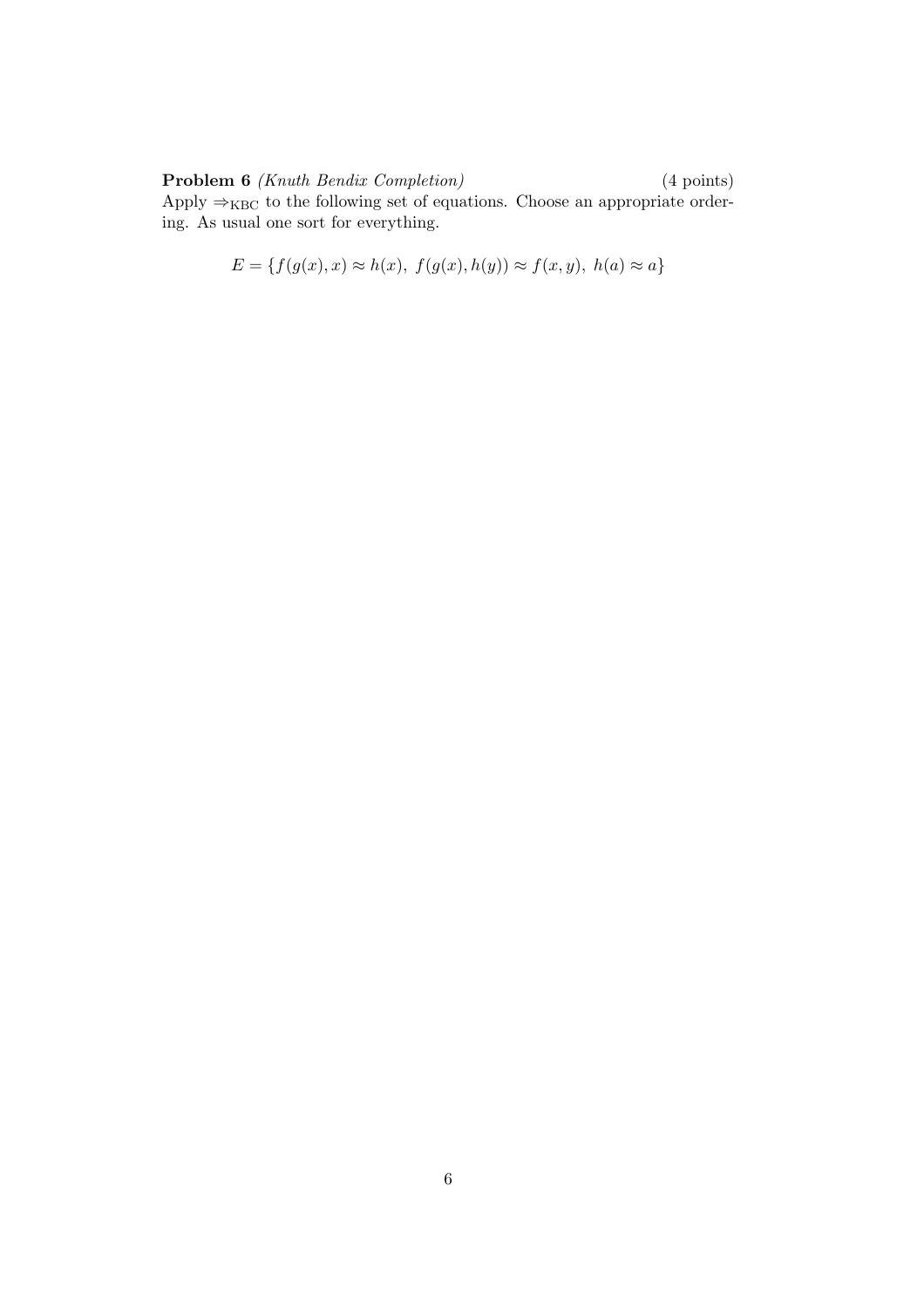Which of the following statements are true or false? Provide a proof or a counter example.

- 1. Let s, t be two terms with unifier  $\sigma$ . Then every term in  $codom(\sigma)$  is a subterm of  $s$  or a subterm of  $t$ .
- 2. Let  $C \vee A$  and  $D \vee \neg A$  be two first-order ground clauses. Let A and  $\neg A$ be strictly maximal literals in their respective clauses. Then the clause  $C \vee D$ , the result of a superposition left inference, is smaller than both parent clauses.
- 3. Let  $N$  be a set of satisfiable ground clauses. Assume  $N$  is saturated by superposition up to redundancy where in every clause containing a negative literal, one negative literal is always selected. Then  $N_{\mathcal{I}} = \{A \mid$  $A$  is a positive unit clause in  $N$ .